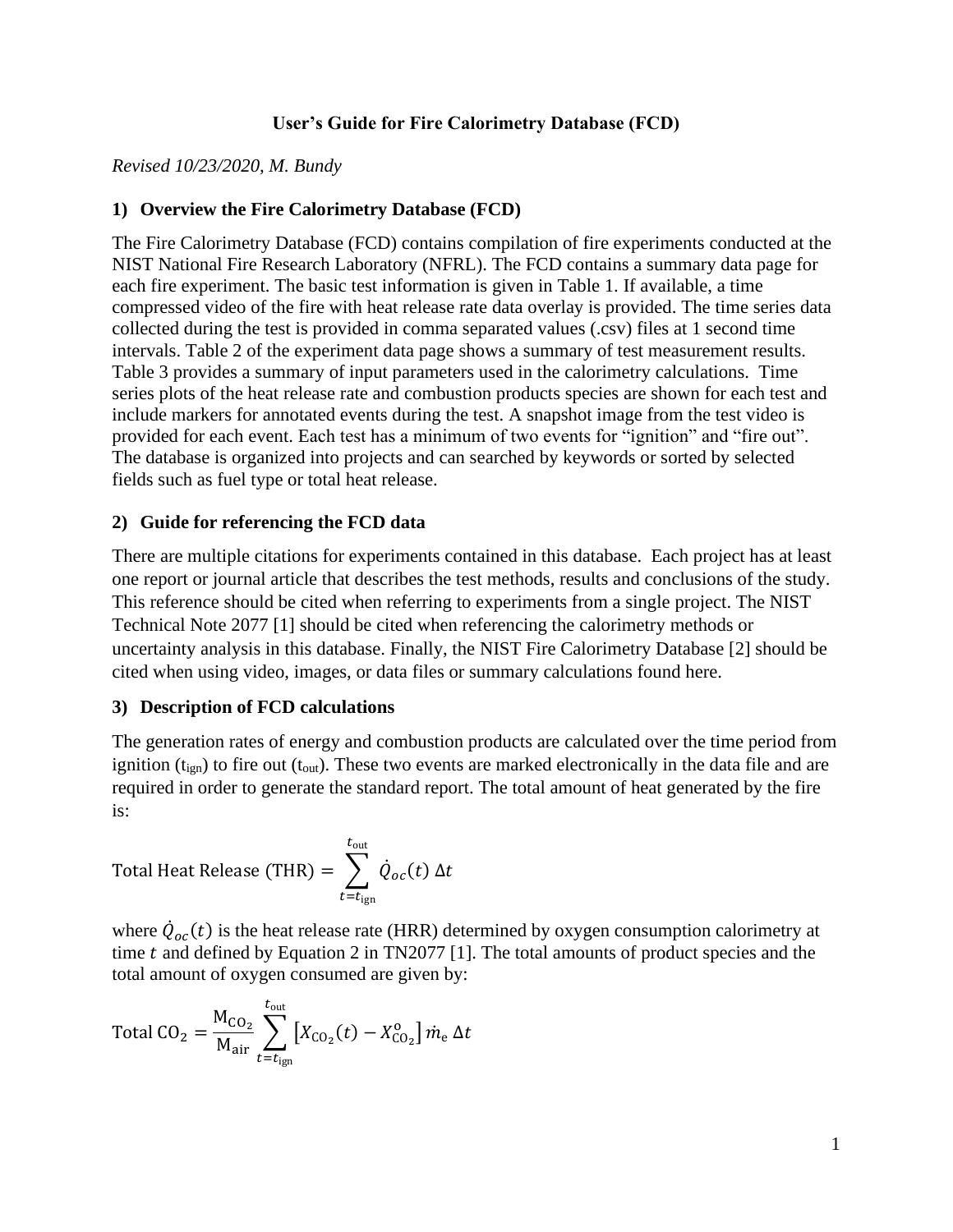Total CO = 
$$
\frac{M_{CO}}{M_{air}} \sum_{t=t_{ign}}^{t_{out}} [X_{CO}(t) - X_{CO}^0] \dot{m}_e \Delta t
$$
  
Total O<sub>2</sub> =  $\frac{M_{O_2}}{M_{air}} \sum_{t=t_{ign}}^{t_{out}} [X_{O_2}^0 - X_{O_2}(t)] \dot{m}_e \Delta t$ 

where

 $\dot{m}_e$  = mass flow rate in exhaust duct, kg/s  $M_i$  = molecular weight of gas *i*, kg/kmole  $X_i$  = volume fraction of exhaust gas *i*, L/L  $X_i^{\text{o}}$  = volume fraction of ambient gas *i*, L/L

The mass of fuel consumed by the fire,  $\Delta m_{\text{fuel}}$ , can be estimated by two different methods: (1) a load cell measures the mass of the specimen before,  $m_{\text{fuel},i}$ , and after,  $m_{\text{fuel},f}$ , the test; or (2) the measured total heat release (THR) is divided by an assumed (i.e. literature value) fuel heat of combustion. If both fuel consumption measurements are available, the value used to calculate species yields is the one with lower uncertainty. If the load cell measurement of fuel mass loss is available, the heat of combustion can be estimated as follows:

Net Effective Heat of Combustion =  $\text{HOC}_{\text{fuel,eff}} =$ THR  $\Delta m_{\rm fuel}$ 

The species yields are given by the following expressions:

$$
CO2 Yield = yCO2 = \frac{\text{Total } CO2}{\Delta m_{\text{fuel}}}
$$
  
CO Yield = y<sub>CO</sub> =  $\frac{\text{Total } CO}{\Delta m_{\text{fuel}}}$   

$$
O2 Yield = yO2 = \frac{\text{Total } O2}{\Delta m_{\text{fuel}}}
$$

The smoke particulate generated by the fire is measured via the light extinction of a HeNe laser beam across the center of the exhaust duct. The measurement method is described by Mulholland et al  $[3]$ . The intensity of the signal of the Si photodiode detector at time  $t$  is given by  $I(t)$ . The background intensity,  $I^{\circ}$ , is the mean intensity over a 60 s period before ignition. The light extinction coefficient, *K*, is defined: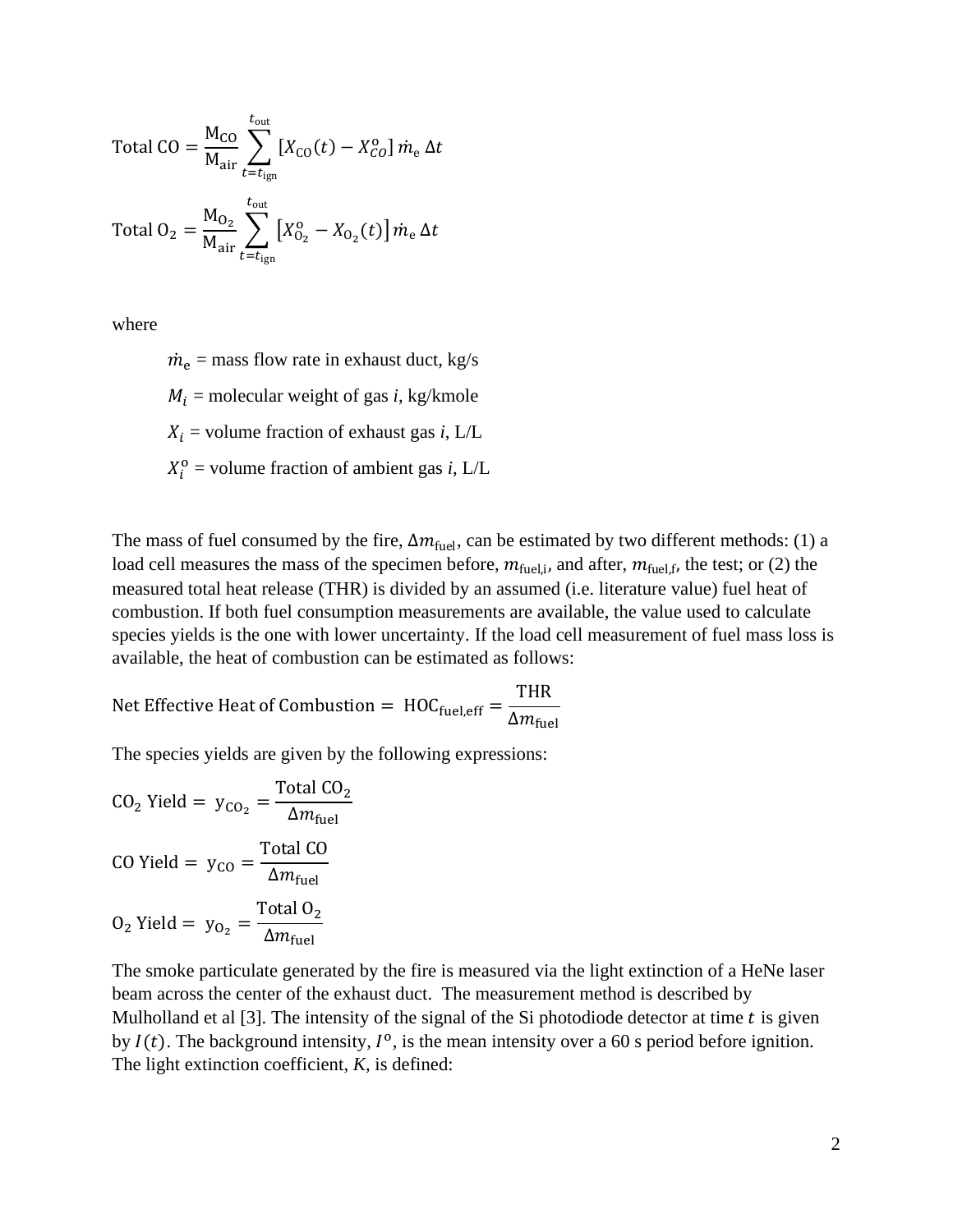$$
K(t) = \frac{1}{D_{\text{eff}}} \ln \frac{I^{\text{o}}}{I(t)}
$$

where  $D_{\text{eff}}$  is the effective duct diameter. The total amount of particulate (i.e. soot) matter generated by the fire is:

Total Soot = 
$$
\frac{A}{\sigma_s} \sum_{t=t_{ign}}^{t_{out}} K(t) V_{eff}(t) \Delta t
$$

where *A* is the cross sectional area of the duct,  $V_{eff}(t)$  is the effective velocity of the effluent, and  $\sigma_s$  is the specific extinction coefficient, which is assumed to be 8700 m<sup>2</sup>/kg unless otherwise specified. The soot yield of the fire, averaged over the entire burn, is:

$$
Soot Yield = y_{soot} = \frac{\text{Total Soot}}{\Delta m_{fuel}}
$$

The uncertainty values given in Table 2 are based on a propagation of uncertainty from the input parameters in Table 3 and uncertainty estimates determined as described in TN 2077. Figure 15 of TN 2077 provides the results of a linear regression of the data for expanded relative uncertainty of the heat release rate measurement. Uncertainty estimates are computed using empirical formulas such as the one below ( $\dot{Q}_{OC} =$  [MW]), an example case of the 3 MW hood with a generic combustible fuel.

$$
\frac{U_{\dot{Q}_{OC}}(t)}{\dot{Q}_{OC}(t)} = 0.0683 \,\dot{Q}_{OC}(t)^{-0.028}
$$

Estimates of uncertainty of the burner heat release rate are computed from the results of the linear regression provided in Figure 18 of TN 2077.

Total heat released is a summation of measurements made by the same instrument, therefore each measurement,  $\dot{Q}_{OC}(t)$ , is correlated. The uncertainty of a summation of correlated measurements is the summation of the uncertainties, whenever the correlation coefficient is unity,  $r(i,j) = 1.0$ . Therefore, the uncertainty of the total heat release is given as:

$$
U_{\text{THR}} = \sum_{t=t_{\text{ign}}}^{t_{\text{out}}} U_{\dot{Q}_{OC}}(t) \Delta t
$$

The standard deviation of each of the measurement components was calculated for the background measurement period of 60 s during ambient air conditions before the fire was ignited. If the measured values were less than 10 times the background standard deviation the background standard deviation was added to the uncertainty to provide a conservative estimate. This is necessary because the regression analysis in Figure 15 does not include low values of heat release. The same method is applied to the calculation of combustion species yields.